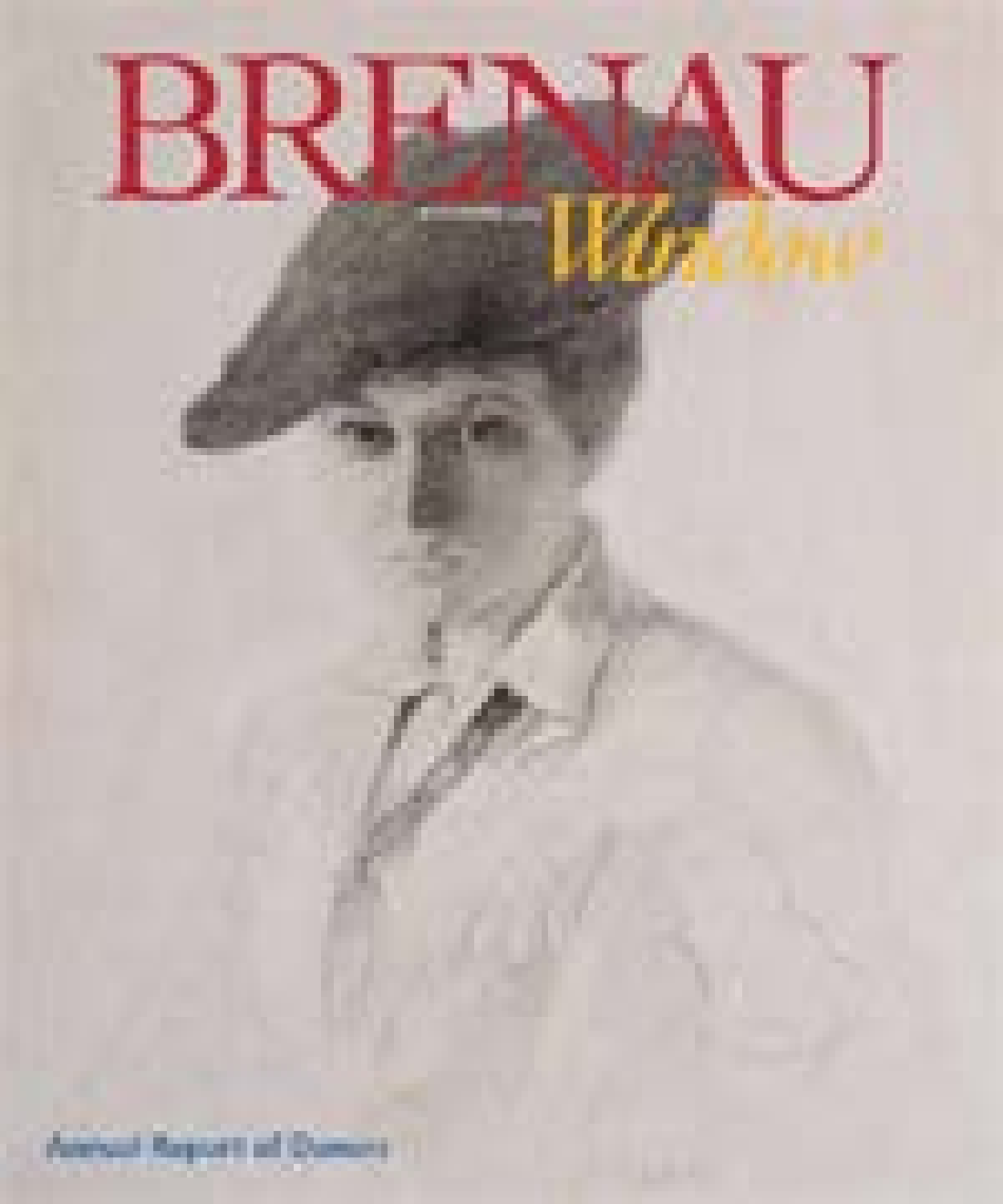## What is Brenau? You Run the Numbers

Tot long ago I had the opportunity to "run the num-<br>bers" for the Brenau University Board of Trustees.<br>An excellent report card from University auditors<br>indicates we have managed ourselves through what is now bers" for the Brenau University Board of Trustees. An excellent report card from University auditors indicates we have managed ourselves through what is now officially known now as the Great Recession. In the past five years our annual revenues increased 62 percent, from \$26.7 million to \$43.1 million. According to our institutional research data experts, if we merely keep on doing what we are doing and maintain that trend, we will have grown by 2025 to 4,300 students with more than \$80 million in revenues. The Brenau 2025 strategic plan, however, envisions even more growth – to 5,000 students and more than \$80 million in revenue. So how do we close that gap?

Six years ago, 139 online students generated less than 10 percent of Brenau revenues. Graduate tuition that year represented 15 percent of revenues. This year, following a 259 percent increase, the 500 online students generate 24 percent of total university revenues. If we follow the business-as-usual trend line, by 2025 online tuition will generate about \$42 million annually and graduate tuition about the same amount.

Since some graduate program classes are online, there is overlap. But you see the point: Online and graduate-level programs will propel Brenau through its anticipated expansion.

Brenau's legacy is its Women's College, which for 132 years has provided a unique brand of single-gender education and graduated thousands of extraordinary female leaders. The Women's College 2010 fall enrollment of almost 900 is as high as it has ever been and is about as high as it is likely to get. The Women's College remains a vital part of Brenau and its long-term stability. It is not the engine driving the university's growth and continued success.

Businesses often fail when those who guide them lose sight of the revenue side of the accounting ledger. The reality is, however, that an enthusiastic dream, an awe-inspiring vision or an excellent performance record is not enough. Success means continuously delivering to the marketplace something it wants and at a price it is willing to pay.

Thus far we have met the need of the marketplace in spite of some aging technology, facilities that are not scal-



able to meet growth demands, and somewhat limited graduate programs and curricula. Continued success translates into our adding even more highly qualified and scholarly faculty. Likewise, in the past exactly zero percent of the Brenau student scholarship dollars has been allocated to support graduate students.

Things must change – and they are changing. If the university is to continue its innovative learning leadership, Brenau's ability to teach, listen and communicate across the campus, state and world must be enhanced to cuttingedge status. Thanks to a gift that is reported in this issue of Brenau Window, we are close to a fifth of the way home in raising enough money to build an Innovative Learning Center, a \$9.75 million, 40,000-square-foot facility that not only will provide state-of-the-art educational experience for students in multiple, high tech classrooms but also will be the nucleus for delivering online and hybrid courses to Brenau students around the globe.

Trustees created the Sidney O. Smith Jr. Graduate School and approved the university's move to become a doctoral degree-granting institution as early as next fall. We are now soliciting in earnest some \$10 million to "fund" the school through endowments for faculty capable of delivering the kinds of research and teaching required of a doctoral institution and to provide for research and teaching assistantships and other aid to attract the high-quality grad students Brenau will need to enhance its academic reputation.

"Business as usual" cannot be the mantra for Brenau 2025. We are already on course to change that mindset. Our window of opportunity is upon us and is open. The need is real. The plan is working. We have a more substantial positive impact on our society and world with each successive graduating class. The ways you can help are concrete and specific. But, the Brenau of the past needs your help to become the life- and society-changing Brenau of the future.

Ed L. Schrader

Ed Schrader, Ph.D. eschrader@brenau.edu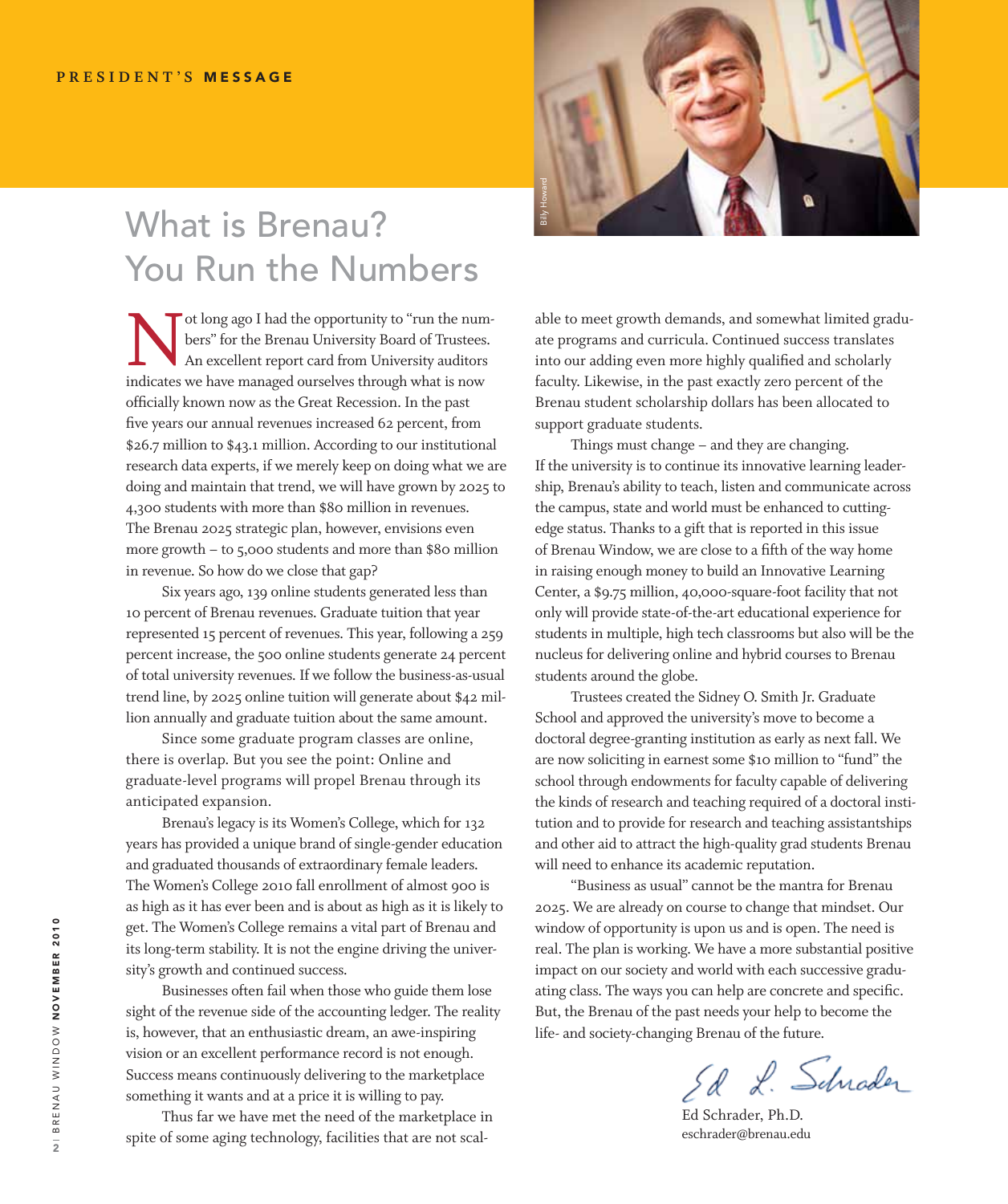

Board of Trustees Peter D. Miller, Chair Philip A. Wilheit Sr., Vice Chair James Anthony Walters, Secretary Carole Ann Carter Daniel, WC '68, Treasurer Gale Johnson Allen, EWC '91 Melissa A. Blanchard, A '88 Raymond H. Burch Roger Dailey Robin Smith Dudley, WC '78 Kathryn (Kit) Dunlap, WC '64 Elizabeth (Beth) Fisher, WC '67 John B. Floyd M. Douglas Ivester John W. Jacobs Jr. Angela B. Johnston, EWC '95, '06 Richard H. Leet, Ph.D. Ben E. Lilly James E. Mathis Jr. Katherine (Kay) McMaster, WC '87 James H. Moore Betty Verson Norton, WC '52 Mary E. Raines, A '69 Gary L. Riley Lawrence B. Schrage Erin McCabe Seng, EWC '93 Robert L. Silverman Gail A. Smith, WC '83 Charles A. Smithgall III Sidney O. Smith Jr. Shay English Stafford, WC '69 Jane Patterson Suggs, WC '74 Bob Swoszowski Stuart R. Virgin

#### Trustees Emeriti

Alfred S. Austin Jane Wood Banks Martha C. Edens, WC '49 June Cooke Hook, WC '43 Mary Helen Roop Hosch, WC '35 Henry S. Jennings Jr., M.D. Gwen Brown Mundy, Ph.D., WC '49 C.V. Nalley III Thomas H. Paris Jr. Barbara Stockton Perry, WC '47 Sarah Crosby Reeves, WC '39 Lessie Bailey Smithgall Nell Wiegand

President Edward L. Schrader, Ph.D.

Editor David Morrison

Creative Director Christie Gregory

Director of Alumni Affairs Melissa Gardner Edge, WC '02

Contributing Writers Catherine Fox, Rudi Kiefer

Photographers Billy Howard, Rudi Kiefer

November 2010, Volume 4, Issue 3

*Brenau Window* (USPS 024-396) is published four times a year in March, June, September and December by the Brenau University Office of Communications and Publications, 500 Washington St. SE, Gainesville, GA 30501. Periodicals postage paid at Gainesville, Georgia, and additional mailing offices.

POSTMASTER: Send address changes to *Brenau Window*, 500 Washington St. SE, Gainesville, GA 30501.

## CONTENTS



### 4 Annual Report of Donors

Brenau's 2009-10 fiscal year was punctuated by a strong level of continuing support in annual giving as well as significant bequests coming to fruition.



### 10 Brenau Scholars

They represent the breadth of the entire student body in terms of interests and activities, but this year's five new Brenau Scholars are academically at the top of their class, and they're only beginning.



12 Leo's Circle

For half a century there was one name synonymous with Pop art as it first gained a foothold and then arguably became the most dominant form on the American landscape. But Leo Castelli also played a significant role in introducing Brenau to the art world – and vice versa.



### 15 One for the Books

When it came time for Brenau to name its pivotal graduate studies program, nobody had to really argue the point that it should commemorate the contributions to Brenau of Judge Sidney O. Smith Jr. Case closed.

[Back Cover: At Brenau "terminal" means "the beginning"](http://artsweb.brenau.edu/BrenauWindow/Fall2010/FallDonor2010DNP.pdf) 

For change of address, feedback or other communication with the staff, call 800 252-5119 or 770 534-6167. Fax 770 538-4300, or e-mail dmorrison@brenau.edu. Brenau University is accredited by the Commission on Colleges and the Commission of Secondary Schools of the Southern Association of Colleges and Schools to award secondary, bachelor's, master's and education specialist degrees. Brenau believes in equal opportunity for all.

*On the cover:* Edmund Charles Tarbell, *Mary Tarbell*, 1925, graphite on paper, 16 x 24 1/4. Brenau University Permanent Collection.



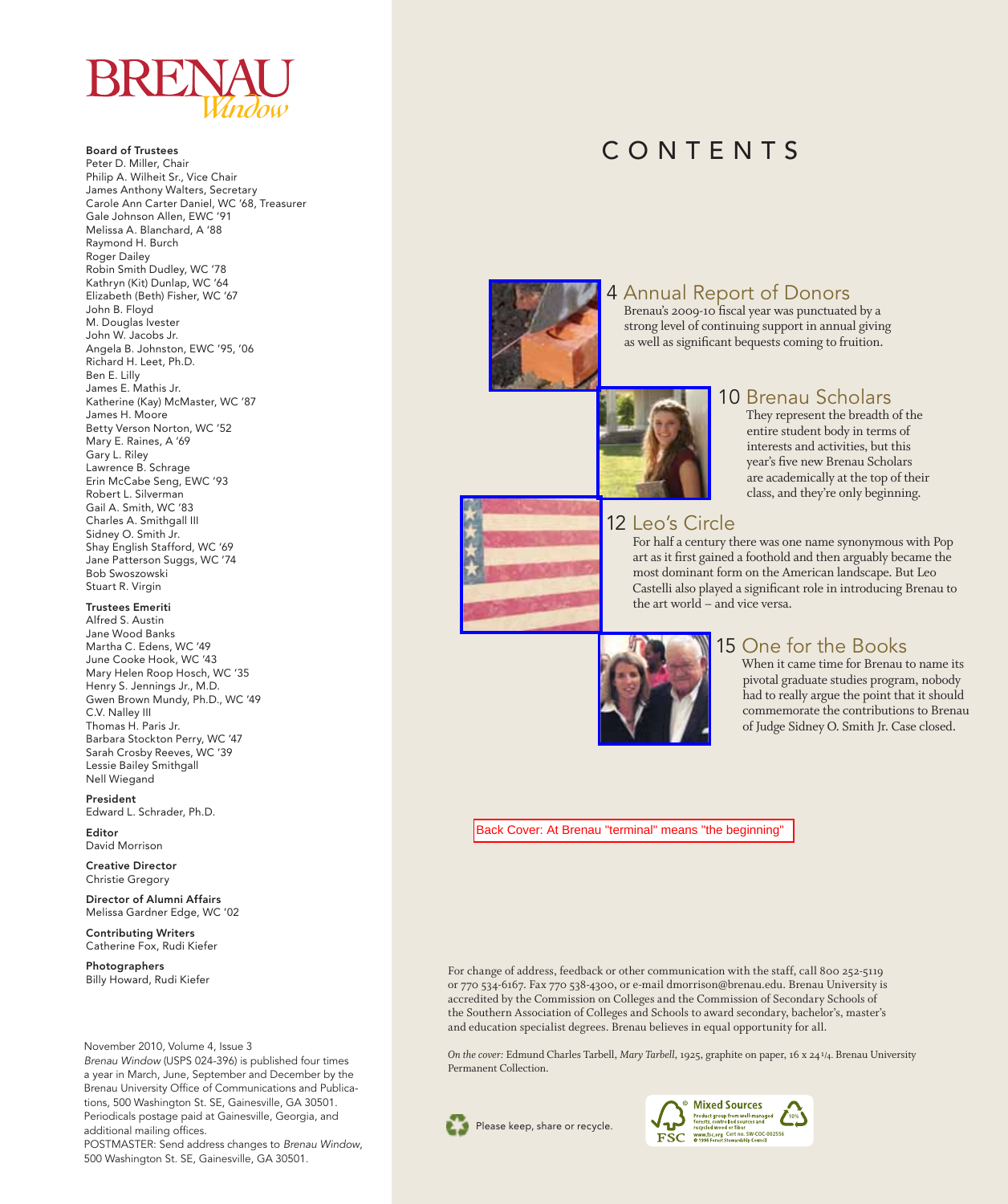The collects shot glasses but does not do shots.<br>
One spent the summer giving shots to cows, bi<br>
really wants to dance before giving more shots<br>
to cows. Another spent the summer working<br>
as a wedding planner, but really w One spent the summer giving shots to cows, but really wants to dance before giving more shots to cows. Another spent the summer working eclectic mix, to be sure, but the group has some things in common: they're all top first-year students at Brenau University who could have gone just about anywhere for their four-year undergraduate experience and they are all members of the Brenau Scholars class of 2010-11.

Dr. Jay Gaspar, director of the honors program at Brenau, gets almost giddy talking about the current crop. "The Brenau scholars of 2010 and the ones that follow in their footsteps are the people who will help make the Brenau 2025 vision become reality," says Gaspar.

The Brenau Scholar as it is now structured is the brainchild of Scott Briell, senior vice president for enrollment and student services. Charged in part with getting more bang for the buck in parceling out some \$8 million a year that Brenau spends on scholarships, considerable portions of which are funded by annual non-endowment contributions to the university, Briell's office last year combined two previous scholarship programs to provide better inducements to attract top undergraduate prospects. The new program also has another interesting wrinkle: It is not just a reward for students who

**RACHEL SIEGFRIED**, from Gainesville, was "head over heels for another college" when she received her invitation to the scholarship competition. One weekend on campus changed her mind. "Growing up so close to Brenau, I never gave it a second thought until then," she says. "In the young women I met that weekend I found the reflection of who I wanted to be four years down the road – confident, bright and kind. I knew then that Brenau was 'the girl next door' who had been right for me all along," says Siegfried. She now majors in studio art and applies the experience she brings to the table from her previous work with wedding and event designs.

**MEGAN PINTER** from Buford, Ga., does not drink but still has an impressive collection of shot glasses to commemorate her travels to places like England, Peru, the Georgia Aquarium in Atlanta and, her personal favorite because of a picture

excelled in high school. To keep their scholarships as sophomores, juniors and seniors Brenau Scholars must keep their grades up and participate in campus organizations, leadership development and directed community service programs, and serve as mentors and contact points for younger students and older adults.

> JESSICA ANDERSON from Dahlonega, Ga., also grew up nearby and says: "Since the first time I stepped on campus, it has felt like home at Brenau. Everyone is just so welcoming and excited about being here. I just love everything about Brenau from the beautiful campus to the excellent education we get." She is enrolled in the pre-physician assistant program, she says, "because it's my dream to become a medical professional."

Let's meet this year's scholars:

**LAUREN CAIN** is a dance major at Brenau but she plans to become a veterinarian specializing in large animals. Having grown up on a Great Plains dairy farm in Beaver Crossing, Neb., the outside midfielder on the Golden Tigers soccer team already knows what she is getting into. "You let them know who's boss," she says, speaking of cows and not choreographers or opposing players. She has spent summers tagging, feeding and giving shots to cows and says her athleticism is pretty good training for pushing around a 1,000-pound bovine. But she concedes to a soft spot – bottlefeeding the cute calves.

**ASHLEY LONG** from Cumming, Ga., like Pinter, aspires to work with much smaller creatures, – those of the human variety – as she pursues a degree in occupational therapy. Although her informal training included both bedside care for a severely ill grandparent as well as working in the nursery during services at Freedom Tabernacle Church, she thinks working with children will be the more rewarding challenge for her.

of a bear on it, Gatlinburg, Tenn. At Brenau she studies early childhood education. "Working with children is my passion," she says. She was hooked after internships in public schools and Brenau's Child Development Center after one kid wrote "I love Megan" on the board for everybody to see.

> Competition for the Brenau Scholar awards is intense – every bit as intense as the competition for the students among colleges and universities. Gaspar concedes that picking those who are likely to blossom as campus and community leaders is a bit like stabbing butterflies with an ice pick. "These students are so open-minded and enthusiastic that I'm confident about the leadership roles they're sure to take after graduation – or even before that time," he says.

> Another "competitive" factor, says Briell, is keeping the students after their first year at Brenau. So what happened to Brianne Russ, an occupational therapy major from Martinez, Ga., Christina Jundt, a theater major from Norcross, Ga., Chloe Golden a dance major from Eurharlee, Ga., Amanda Corll, a biology major from Cartersville, and Ashley Campbell, a theater major from Woodbine, Ga., the 2009-10 class of Brenau Scholars? They're all Brenau sophomores. Five for five.

photos: Rudi Kiefer

By Rudi Kiefer



*Left to right: Rachel Siegfried, Megan Pinter, Jessica Anderson, Lauren Cain and Ashley Long*

## Five Brenau scholars have different career goals, common traits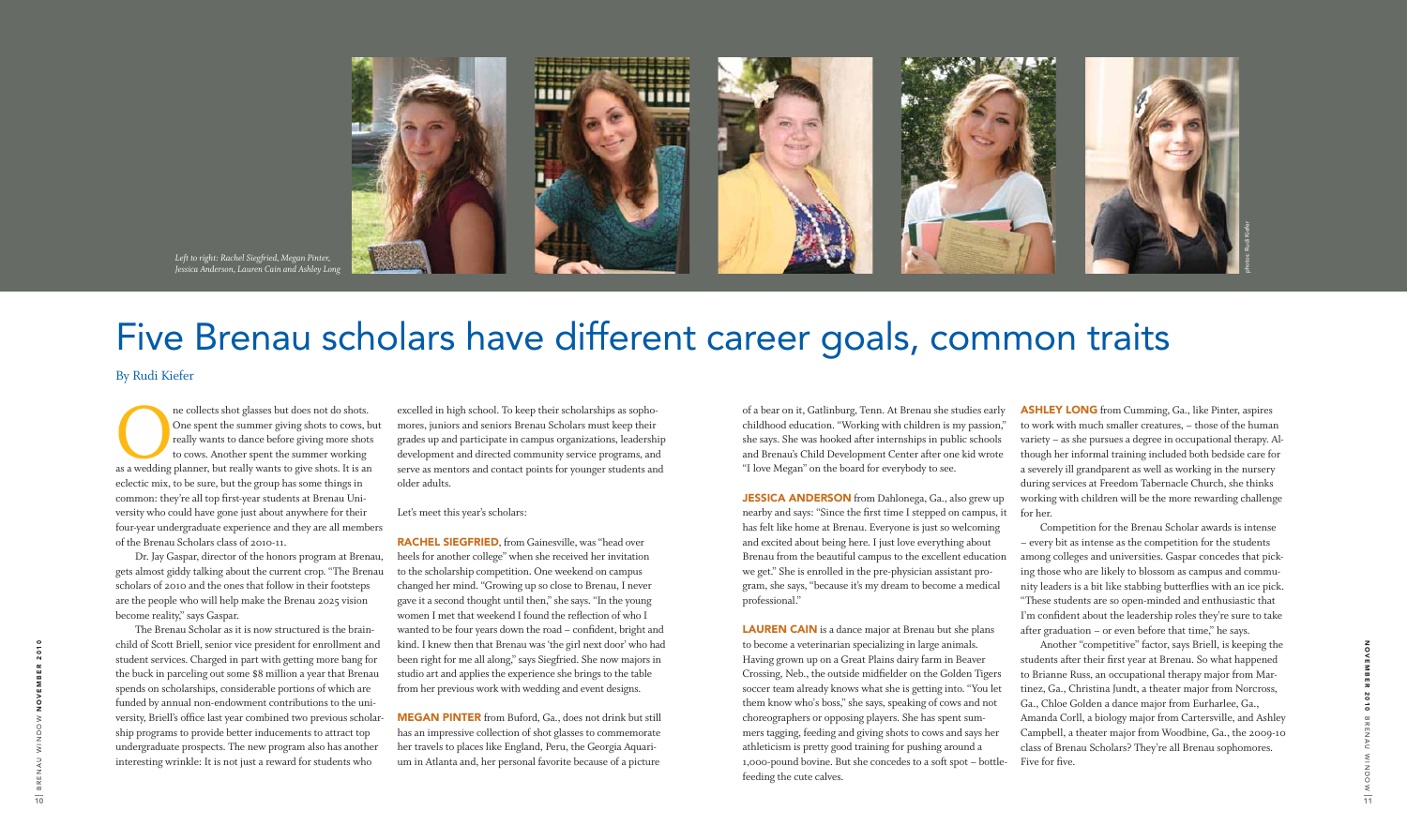N<br>N<br>N<br>N<br>N<br>N e r 2010 ᆽ m Z AWz DOW

Possessed of an eye for spotting emerging talent, a heart for nurturing those artists and nose for promoting them, this dapper Trieste-born immigrant jump-started the careers of artists who command hallowed space in museums around the world, among them Jasper Johns, Robert Rauschenberg and Andy Warhol.

As Annie Cohen-Solal writes in her recently published biography, *Leo & His Circle: The Life of Leo Castelli* (Alfred A. Knopf), "No one [has] done more than Castelli himself to

introduce major new currents in the flow of art history, or to win for the American artist a new stature at home and abroad."

Castelli, who died in 1999, played an important role in shifting the art world's center of gravity from Europe to the United States – and in making America more receptive to contemporary art. A lesser-known footnote to the story is that Castelli also helped a small university in Georgia build an impressive permanent art collection and enhance its reputation in the art universe he inhabited.



"Leo persuaded [future collectors] that it was OK to watch football on Sunday night and enjoy Jasper Johns on Monday morning," Cohen-Solal said in an interview.

So how did this international art figure find his way to Gainesville, Ga.?

The story begins with Brenau's former president, John Burd. When Burd took the reins in 1985, he decided to make art a stronger presence on campus. He started a university art collection and set about to build an exhibition program.

Aware that Jasper Johns' two aunts, Eunice and Gladys, were Brenau graduates, Burd, innocent of art-world protocol and of the artist's notorious aloofness, wrote Johns a letter asking him to consider donating a piece of art to Brenau in their honor.

"I got a curt note back saying, 'I don't do that,'" Burd said. "Then I called Jasper. His secretary told me to talk to Jasper's agent, Leo Castelli."

Burd dutifully called Castelli and made what he thought was a perfunctory, routine appointment. "When I went to the art department and told the faculty what I had done, they swooned," he said. "I had no idea who Leo Castelli was other than Jasper's sales agent. They set me straight immediately and loaded me up with a ton of information, including an earlier book about Castelli." By the time he met with Castelli that first time, the art



role, prominence and influence in the art world. After two initial visits, Burd, accompanied by trustee M. Douglas Ivester, then Coca-Cola Company CEO, visited Castelli in his SoHo gallery. Bemused by Burd's

moxie, the dealer agreed to organize a show for Brenau. A retrospective exhibition of Johns' prints from Castelli's private collection opened in March 1991 as the debut show in the newly renovated Simmons Visual Arts Center, the cornerstone of Brenau galleries.

During that visit, Burd also took another bold step.

He asked Castelli to come on the Brenau board. "He was delighted, but he made it very clear to me that he didn't have any money. He said, 'I have art connections, and I will help you.'"

A regular at board meetings, Castelli did not speak much, but he enjoyed convivial relationships with the other trustees. Most important, he made good – more than good – on his promise. Thanks to his help, Brenau's art gallery began hosting a stellar series of exhibitions of the artists he had brought to prominence. Castelli introduced Burd to his ex-wife, the late Ileana Sonnabend, an important dealer in her own right, who was also generous about mounting exhibits of artists from her stable. Castelli also introduced Brenau to other major galleries and allowed Brenau to drop the Castelli name to open influential doors around the United States. One relationship that started then was with famed Los Angeles gallery owner Margo Leavin, and she continues donating art to

#### By Catherine Fox

eo Castelli, whose name emblazons the gallery in Brenau University's John S. Burd Center for the Performing Arts, was one of the greatest art dealers of the 20th century. And, for close to a decade he served here on the Br eo Castelli, whose name emblazons the gallery in Brenau University's John S. Burd Center for the Performing Arts, was one of the greatest art deal**ers of the 20th century. And, for close to a decade** 

# Leo Castelli's Famous 'Circle' Included Brenau University

### "When I went to the art department and told the faculty what I had done, they swooned."  *– John S. Burd*

Leo Castelli (1907 - 1999) poses in his art gallery, New York, New York, 1960. The visible artwork is, left to right, *Arundel Castle* by Frank Stella, *American Flag* by Jasper Johns, untitled by Lee Bontecou, *Torso* by Eugene Higgens, and *The Bed* by Robert Rauschenberg. (Photo by Eliot Elisofon/Time & Life Pictures/Getty Images)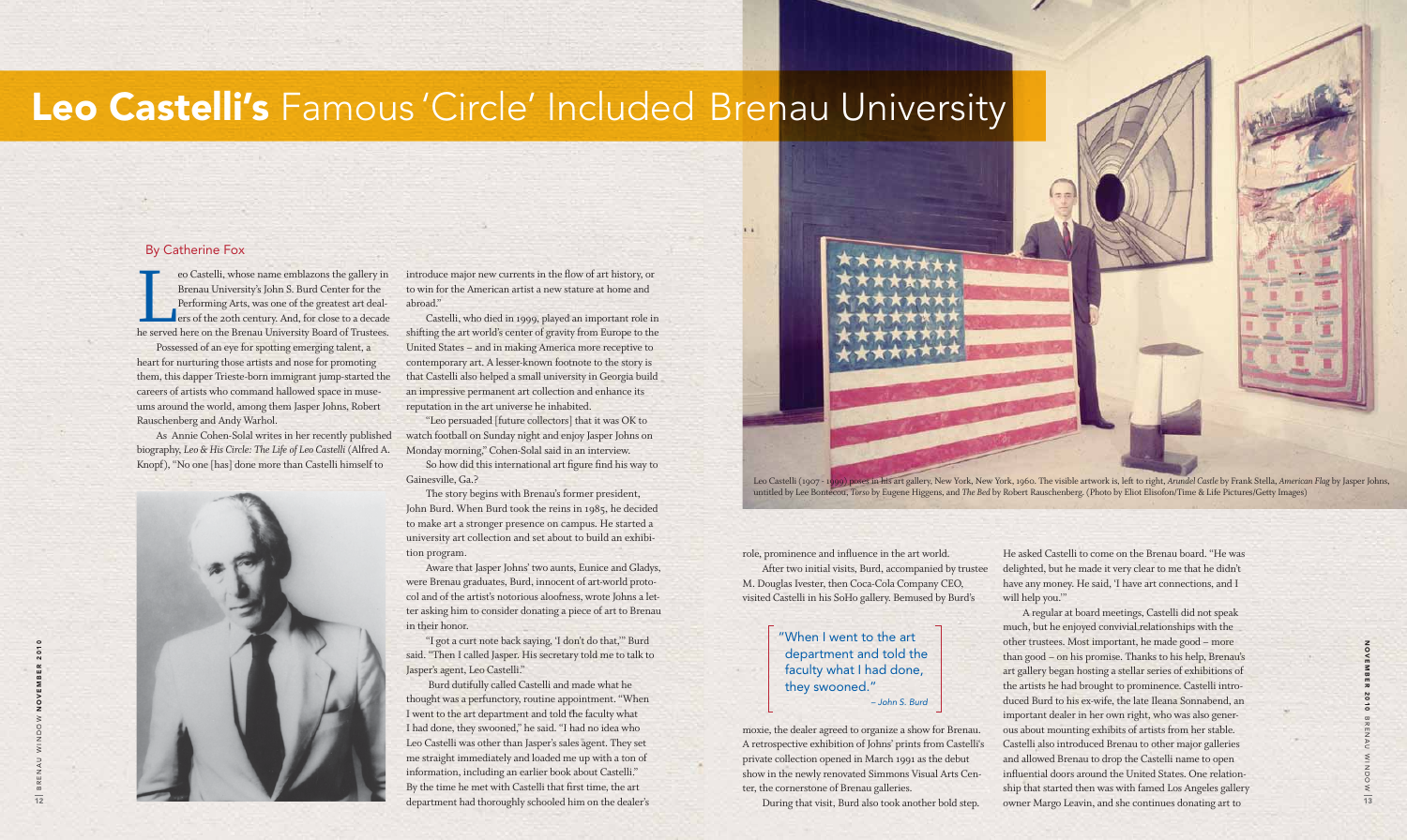the collection year after year. Brenau built an exhibition program that would be the envy of many a larger university, attracting gallery-goers from Atlanta and throughout North Georgia. In at least the Brenau corner of the geography, the city known mostly as "The Poultry Capital of



*Castelli with Brenau alum and fellow trustee Mary Helen Roop Hosch, WC '35. The Castelli Gallery at Brenau is just outside the Hosch Theatre entrance in the John S. Burd Center for the Performing Arts.*

the World" now stakes a valid claim in Castelli's world.

Castelli's influence is still felt. Last year Brenau hosted a retrospective exhibit of Robert Rauschenberg's works that are in the permanent collection or on permanent loan to the university – many of which remain on full-time exhibit on walls in public non-gallery spaces around the university. In October the university opened a show of new works by Rauschenberg's long-time collaborator and friend Darryl Pottorf. And, Brenau's current president, Ed Schrader, has set aside a hallway in the well-trafficked executive suite of the university for a mini gallery displaying some of the works Castelli helped acquire – including an extremely rare piece by Johns who in his own tribute to Burd's chutzpah actually diagramed on tracing paper an "explanation" of another piece that the former president confessed to not really understanding, the artist's proof of his *American Center Paris, 1994* lithograph, which features a childhood photograph of Johns' family, including his Brenau aunts. It was the kind of thing, Castelli told Burd, that Johns never did for anyone.

Castelli helped the university grow its collection, particularly of works on paper by the Pop artists, by steering would-be donors in Brenau's direction. As a suave octogenarian trustee, Castelli also came to the art openings at Brenau, basking in the rock-star awe that students and visitors accorded him. Some of the artists came, too, and formed their own relationship with Brenau. When

Burd and Schrader travelled to New York recently to take possession of another donation, about \$1 million worth of paintings by a significant artist, they spent some time with Castelli's widow, the Italian critic Barbara Bertozzi, who still maintains an interest in what her husband helped put in motion in Georgia.

Even now, 11 years after his death, his relationship with the school is a validation. Gallery director Vanessa Grubbs says the gallery's track record convinced the Andy Warhol Foundation for the Visual Arts to give Brenau 155 Warhol photographs in 2008.

The collection is an integral part of campus life. Says Grubbs, "You can't walk anywhere on campus without seeing art." Works by Rauschenberg, Frank Stella, James Rosenquist, Roy Lichtenstein, Warhol and others can be found on walls in the library and offices all over the campus. A signed print of Warhol's famous Mao portrait hangs in Walters House in the office of the university's creative services director. According to Brenau President Schrader, the university is now considering placing select art pieces in dormitories and lounges. In addition, many departments have integrated the collection into their programs as research and teaching tools.

The art collection has enhanced Brenau's mission to promote the arts beyond campus as well. The university serves the community through outreach programs such as gallery tours and workshops for children. Most recently, Brenau entered into a partnership with the High Museum of Atlanta, the first of its kind for both institutions, which gives the university community special access to the High's exhibitions, collections and programs and the opportunity to integrate those shows meaningfully into the curriculum. Schrader in part attributes the museum's willingness to engage a small university in such a unique arrangement to Brenau's legacy in the art world that Castelli helped create.

While Schrader does not draw a direct line between Castelli to this new opportunity, he believes that the dealer's contributions were pivotal in setting the stage. "He made possible the transition from minor leagues to the big leagues." Schrader said. "He enabled our aspirations to mature into reality."

Catherine Fox, long-time arts critic for *The Atlanta Journal-Constitution*, currently is chief visual arts critic for *ArtsCriticATL.com*.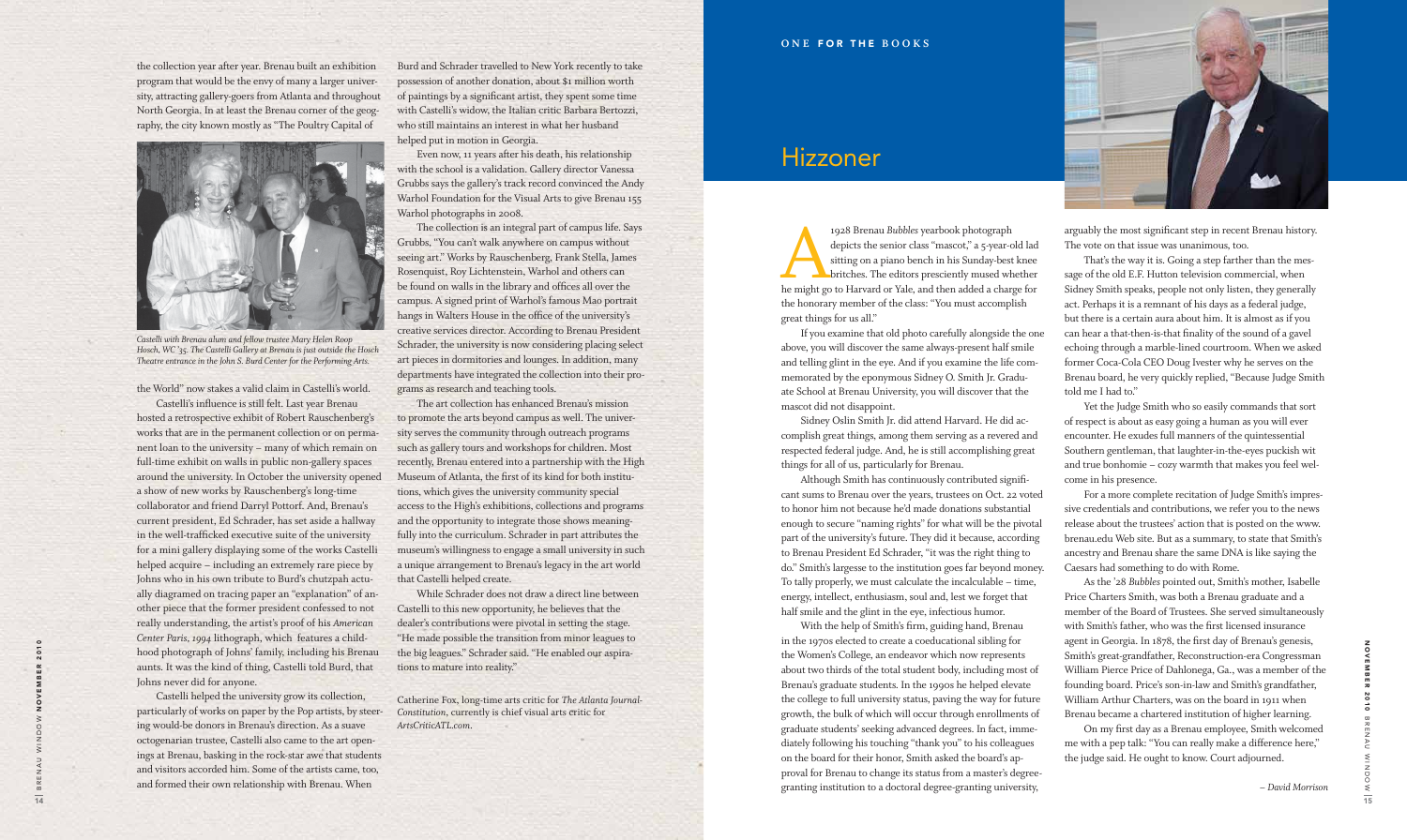

## Hizzoner

1928 Brenau *Bubbles* yearbook photograph<br>depicts the senior class "mascot," a 5-year-old lad<br>sitting on a piano bench in his Sunday-best knee<br>britches. The editors presciently mused whether<br>he might go to Harvard or Yale, depicts the senior class "mascot," a 5-year-old lad sitting on a piano bench in his Sunday-best knee britches. The editors presciently mused whether the honorary member of the class: "You must accomplish great things for us all."

If you examine that old photo carefully alongside the one above, you will discover the same always-present half smile and telling glint in the eye. And if you examine the life commemorated by the eponymous Sidney O. Smith Jr. Graduate School at Brenau University, you will discover that the mascot did not disappoint.

Sidney Oslin Smith Jr. did attend Harvard. He did accomplish great things, among them serving as a revered and respected federal judge. And, he is still accomplishing great things for all of us, particularly for Brenau.

 Although Smith has continuously contributed significant sums to Brenau over the years, trustees on Oct. 22 voted to honor him not because he'd made donations substantial enough to secure "naming rights" for what will be the pivotal part of the university's future. They did it because, according to Brenau President Ed Schrader, "it was the right thing to do." Smith's largesse to the institution goes far beyond money. To tally properly, we must calculate the incalculable – time, energy, intellect, enthusiasm, soul and, lest we forget that half smile and the glint in the eye, infectious humor.

 With the help of Smith's firm, guiding hand, Brenau in the 1970s elected to create a coeducational sibling for the Women's College, an endeavor which now represents about two thirds of the total student body, including most of Brenau's graduate students. In the 1990s he helped elevate the college to full university status, paving the way for future growth, the bulk of which will occur through enrollments of graduate students' seeking advanced degrees. In fact, immediately following his touching "thank you" to his colleagues on the board for their honor, Smith asked the board's approval for Brenau to change its status from a master's degreegranting institution to a doctoral degree-granting university,

arguably the most significant step in recent Brenau history. The vote on that issue was unanimous, too.

That's the way it is. Going a step farther than the message of the old E.F. Hutton television commercial, when Sidney Smith speaks, people not only listen, they generally act. Perhaps it is a remnant of his days as a federal judge, but there is a certain aura about him. It is almost as if you can hear a that-then-is-that finality of the sound of a gavel echoing through a marble-lined courtroom. When we asked former Coca-Cola CEO Doug Ivester why he serves on the Brenau board, he very quickly replied, "Because Judge Smith told me I had to."

Yet the Judge Smith who so easily commands that sort of respect is about as easy going a human as you will ever encounter. He exudes full manners of the quintessential Southern gentleman, that laughter-in-the-eyes puckish wit and true bonhomie – cozy warmth that makes you feel welcome in his presence.

For a more complete recitation of Judge Smith's impressive credentials and contributions, we refer you to the news release about the trustees' action that is posted on the www. brenau.edu Web site. But as a summary, to state that Smith's ancestry and Brenau share the same DNA is like saying the Caesars had something to do with Rome.

As the '28 *Bubbles* pointed out, Smith's mother, Isabelle Price Charters Smith, was both a Brenau graduate and a member of the Board of Trustees. She served simultaneously with Smith's father, who was the first licensed insurance agent in Georgia. In 1878, the first day of Brenau's genesis, Smith's great-grandfather, Reconstruction-era Congressman William Pierce Price of Dahlonega, Ga., was a member of the founding board. Price's son-in-law and Smith's grandfather, William Arthur Charters, was on the board in 1911 when Brenau became a chartered institution of higher learning.

 On my first day as a Brenau employee, Smith welcomed me with a pep talk: "You can really make a difference here," the judge said. He ought to know. Court adjourned.